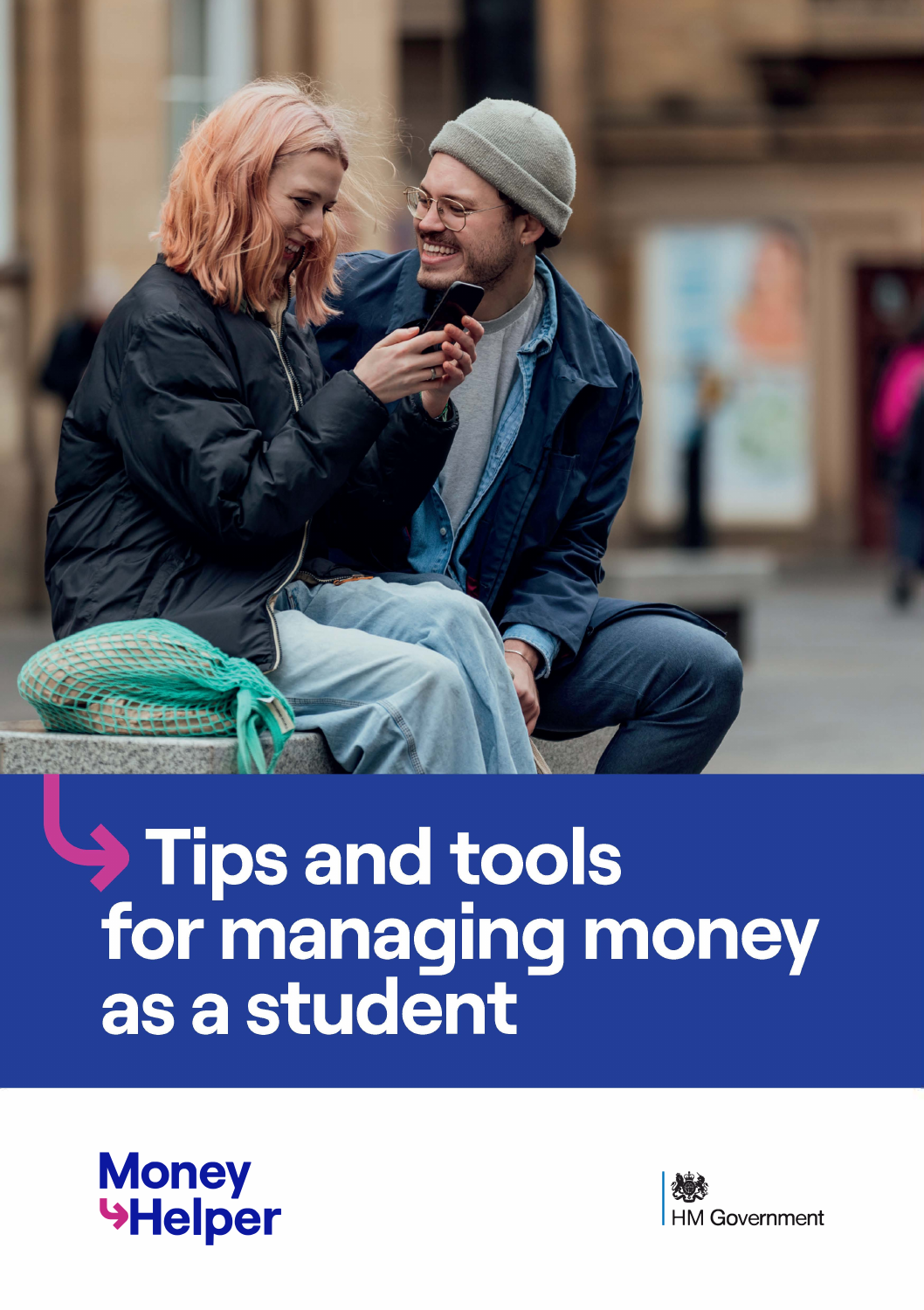# **1. Setting a weekly budget**

Getting a student loan or grant or money from family or a job doesn't mean you are instantly rich. This income must last each month or term, so work out a weekly budget to manage your money.

Check out the MoneyHelper page on **[student budgeting tips](https://linkprotect.cudasvc.com/url?a=https%3a%2f%2fwww.moneyhelper.org.uk%2fen%2ffamily-and-care%2fstudent-and-graduate-money%2fbudgeting-for-college-or-university&c=E,1,2Mfaw5g97sbUG0Y58S-w2aFtOPcRM88hLR3TCvJeK_imz0RfUe26XClv-CaLN02aBRketFqZsqINv8Dk7KhtssCHACcC3ciJ8LgepwWFng,,&typo=1)** and use one of the **[budgeting calculators on](https://linkprotect.cudasvc.com/url?a=https%3a%2f%2fwww.savethestudent.org%2fmoney%2fstudent-budgeting%2fstudent-budget-calculators.html&c=E,1,bqIwA6ZiVlHCGP7B-qItSJE-idWVF6492vrnATz_ESASDb-VfV86APnqR9sAcjR38l8PTndfhLRL3kJ58923qZJpJIMrFn31c82QzHKDON0LZdJa&typo=1)  Save the Student** or MoneyHelper's **[Budget Planner](https://www.moneyhelper.org.uk/en/everyday-money/budgeting/budget-planner.).** 

#### **2. Maximising income and controlling spending**

As a student, this might be the first time you're solely in charge of managing your own money. You'll need to budget for rent, food, bills, transport and socialising. If you can keep your spending in check now, it'll help you avoid getting into money problems later.

It's always worth searching on line or asking in store for student discounts every time you shop and when you sign up for things like the gym or music streaming services. You'll be able to get some discounts with just your

student email address or ID card, but you can also sign up for more discounts with **[TOTUM](https://www.totum.com/), [Unidays](https://www.myunidays.com/GB/en-GB)** and **[Student Beans](https://www.studentbeans.com/uk).** Be aware that while discounts can help you save money in the short term, it's easy to be tempted to overspend. It's not "10% off" if you didn't need the item in the first place, it's more like "90% on".

Check the MoneyHelper page on **[saving money on bills](https://linkprotect.cudasvc.com/url?a=https%3a%2f%2fwww.moneyhelper.org.uk%2fen%2feveryday-money%2fbudgeting%2fhow-to-save-money-on-household-bills&c=E,1,hklnf2Nq1dxk5iFsIOkMT-avQgWe1-Oy1PzflEfs9szpekdO5aHcJlV_ffIyRmteb0hBD-cgZ2ip-d5HjKoJtVzybG1TCFMOji1toi5T6cI7-vUx&typo=1).** 

You should be careful about and understand the risks of trying to make money by investing. Students have lost large sums of money by using their loan to make high-risk investments in cryptocurrency or on apps selling individual stocks. Check the MoneyHelper page on **[understanding risks when](https://www.moneyhelper.org.uk/en/savings/investing/thinking-about-investing-make-sure-you-understand-the-risks)  [investing.](https://www.moneyhelper.org.uk/en/savings/investing/thinking-about-investing-make-sure-you-understand-the-risks)** 

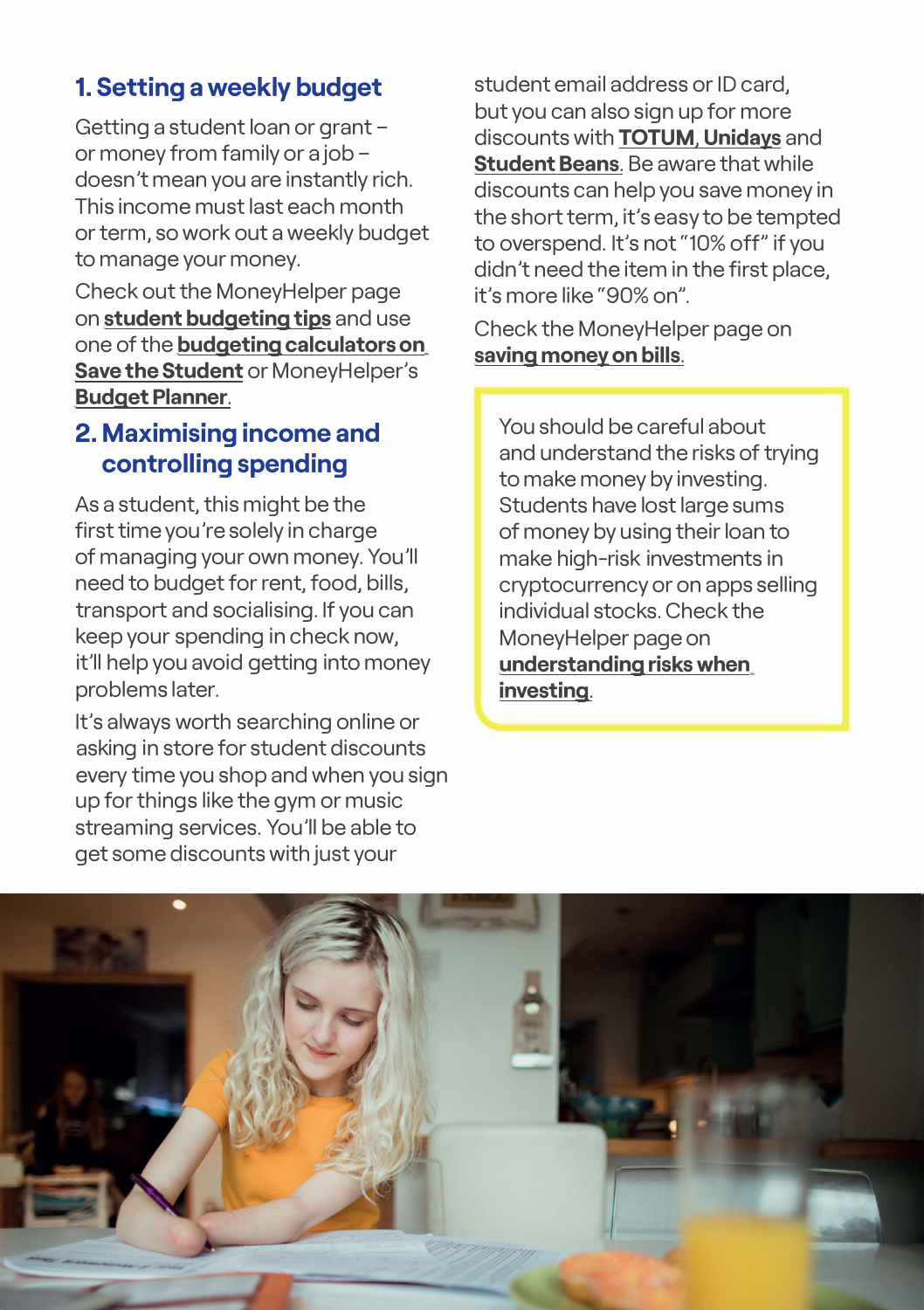# **3. Understanding contracts for renting or paying bi***ll***s**

It's important to understand the liabilities you - or your parents/ guardians - could face for failing to pay any money owed when signing a legally binding contract in your name. This applies even if you are sharing bills with housemates.

If a Direct Debit fails (more than once) to somebody you owe money to, this could be deemed a breach in contract, which could impact your credit score.

Check out the MoneyHelper page on **[legal and financial responsibilities](https://linkprotect.cudasvc.com/url?a=https%3a%2f%2fwww.moneyhelper.org.uk%2fen%2fhomes%2frenting%2fyour-legal-and-financial-responsibilities-when-renting&c=E,1,1wVm8lAlSzInvFDeNsNHcqAxlXNXMVuvLngXuKmcxhCW_yIPWpDS7HTqOmxtr9C5YVgUizf2xlUfcZQO9RRG0KO7uYYvyzTpZpzS8vIqAgFa&typo=1)  [when renting.](https://linkprotect.cudasvc.com/url?a=https%3a%2f%2fwww.moneyhelper.org.uk%2fen%2fhomes%2frenting%2fyour-legal-and-financial-responsibilities-when-renting&c=E,1,1wVm8lAlSzInvFDeNsNHcqAxlXNXMVuvLngXuKmcxhCW_yIPWpDS7HTqOmxtr9C5YVgUizf2xlUfcZQO9RRG0KO7uYYvyzTpZpzS8vIqAgFa&typo=1)** 

# **4. Checking credit scores**

Taking out student loans will not affect your credit score, but other forms of borrowing and paying bills, such as buy now pay later agreements or phone contracts, can.

It's important that you make repayments on time to avoid damaging your credit score. You should always contact the companies you owe money to at the first sign of difficulty. You can check and track your credit report online for free.

Check out the MoneyHelper page on **[credit scores](https://linkprotect.cudasvc.com/url?a=https%3a%2f%2fwww.moneyhelper.org.uk%2fen%2feveryday-money%2fcredit-and-purchases%2fhow-your-credit-score-affects-the-cost-of-borrowing&c=E,1,kUPjVbsLydZOArQ380ZCDX3j1zKkjYh2NnoZMI3lnHFYBDKQmxQ3ptYdn8kczasALx0_FiEE9dgKiPVDRv7L5v0RRYUn-F2h8dVWo4wMlp15U0mbfQ0S--d1&typo=1).** 

# **5. Managing a student account**

A student bank or building society account is the main way for you to manage your day-to-day money.

Freebies that come with a new account can be tempting, but you should consider other factors, such as whether there's an easy-to-use app and what the fee-free overdraft on

offer is. It's also important to check out the charges that might apply if you go overdrawn without permission.

Check out the MoneyHelper page on **[student accounts](https://linkprotect.cudasvc.com/url?a=https%3a%2f%2fwww.moneyhelper.org.uk%2fen%2ffamily-and-care%2fstudent-and-graduate-money%2fstudent-and-graduate-bank-accounts&c=E,1,D8eLnEm_qOzFG5qpubRrCJr3YKynjsrCKKFCj2eYLR6eLGDdfP9nbc4uQdk6J38MtNvZDKTBKBvbbtDEWxCPnk48BwfRRLawiwK9vyxhWfs,&typo=1).** 

#### **6. Using an interest-free overdraft**

Working out a budget to cover your expenses for the full term is an important first step; however, an authorised, interest-free overdraft remains a vital lifeline for many students. It can help reduce the need to take out more expensive forms of credit. If you exceed your interest-free overdraft or go into an unauthorised overdraft, you will be charged additional fees and interest.

Remember though, this is not free money, and you must pay it back after graduation.

Check out the MoneyHelper pages on **[overdrafts](https://linkprotect.cudasvc.com/url?a=https%3a%2f%2fwww.moneyhelper.org.uk%2fen%2feveryday-money%2ftypes-of-credit%2foverdrafts-explained&c=E,1,T7gWQmFFrUeixWCTSLdu4OISfQoI3s5R4AhT-Jg-zCeyyZz-CkyzN6iDIjIYJ6CJ5lzvL8cDApK2_sXWbhethkyVHkuMv66_ExH1sPw9LO6STSltnjI,&typo=1)** and on **[managing debts](https://linkprotect.cudasvc.com/url?a=https%3a%2f%2fwww.moneyhelper.org.uk%2fen%2ffamily-and-care%2fstudent-and-graduate-money%2fhow-to-deal-with-debts-after-graduation-from-university&c=E,1,-uxIQ99rUq3SZ9uHlHT98b1D74yxHIXT_zPnnZcvfRzQeMhNylzKTXsfy5zH3DeQaMsu5Hym3eleBtGzPt0_X3Rdbuh_90yuxtpymBfnr_toPtZC&typo=1)  [after graduation](https://linkprotect.cudasvc.com/url?a=https%3a%2f%2fwww.moneyhelper.org.uk%2fen%2ffamily-and-care%2fstudent-and-graduate-money%2fhow-to-deal-with-debts-after-graduation-from-university&c=E,1,-uxIQ99rUq3SZ9uHlHT98b1D74yxHIXT_zPnnZcvfRzQeMhNylzKTXsfy5zH3DeQaMsu5Hym3eleBtGzPt0_X3Rdbuh_90yuxtpymBfnr_toPtZC&typo=1).** 

# **7. Bui***l***ding a savings buffer**

Weekly budgeting can make it easier to identify where you can cut back and build a savings buffer for emergencies, however big or small, and so reduce your need to use credit.

If you set up a separate account for your savings, you'll be less tempted to spend it than if the money remains in your main student account.

If you've just turned 18 years old, are you aware that your Child Trust fund is ready for you to access?

Check out the MoneyHelper pages on **[child trust funds](https://linkprotect.cudasvc.com/url?a=https%3a%2f%2fwww.moneyhelper.org.uk%2fen%2fsavings%2ftypes-of-savings%2fchild-trust-funds&c=E,1,oFKxwYwKpnY09UZIS1Qaa73q4InQk-HaeN8CBfbtXDfxe82SNa6BEnQynppHBzRvzblPloDQ1x-TuRfJ8F9p4CVP5hPtluVJMbmfKhCi8beF&typo=1)** or on **[instant access](https://linkprotect.cudasvc.com/url?a=https%3a%2f%2fwww.moneyhelper.org.uk%2fen%2fsavings%2ftypes-of-savings%2finstant-access-savings-accounts&c=E,1,ELD5NeWRIAksRJwl7QQB1e0Srnqe1-y5whpZFwA_MNel_xWAAXfAwml-eghwyxSIxg2C1WWD9zmyLSJRrJ2ESd0uFKpLepsiYMAYUDqPJIPN4NJ4aKD1MZI4pw,,&typo=1)  [savings accounts.](https://linkprotect.cudasvc.com/url?a=https%3a%2f%2fwww.moneyhelper.org.uk%2fen%2fsavings%2ftypes-of-savings%2finstant-access-savings-accounts&c=E,1,ELD5NeWRIAksRJwl7QQB1e0Srnqe1-y5whpZFwA_MNel_xWAAXfAwml-eghwyxSIxg2C1WWD9zmyLSJRrJ2ESd0uFKpLepsiYMAYUDqPJIPN4NJ4aKD1MZI4pw,,&typo=1)**